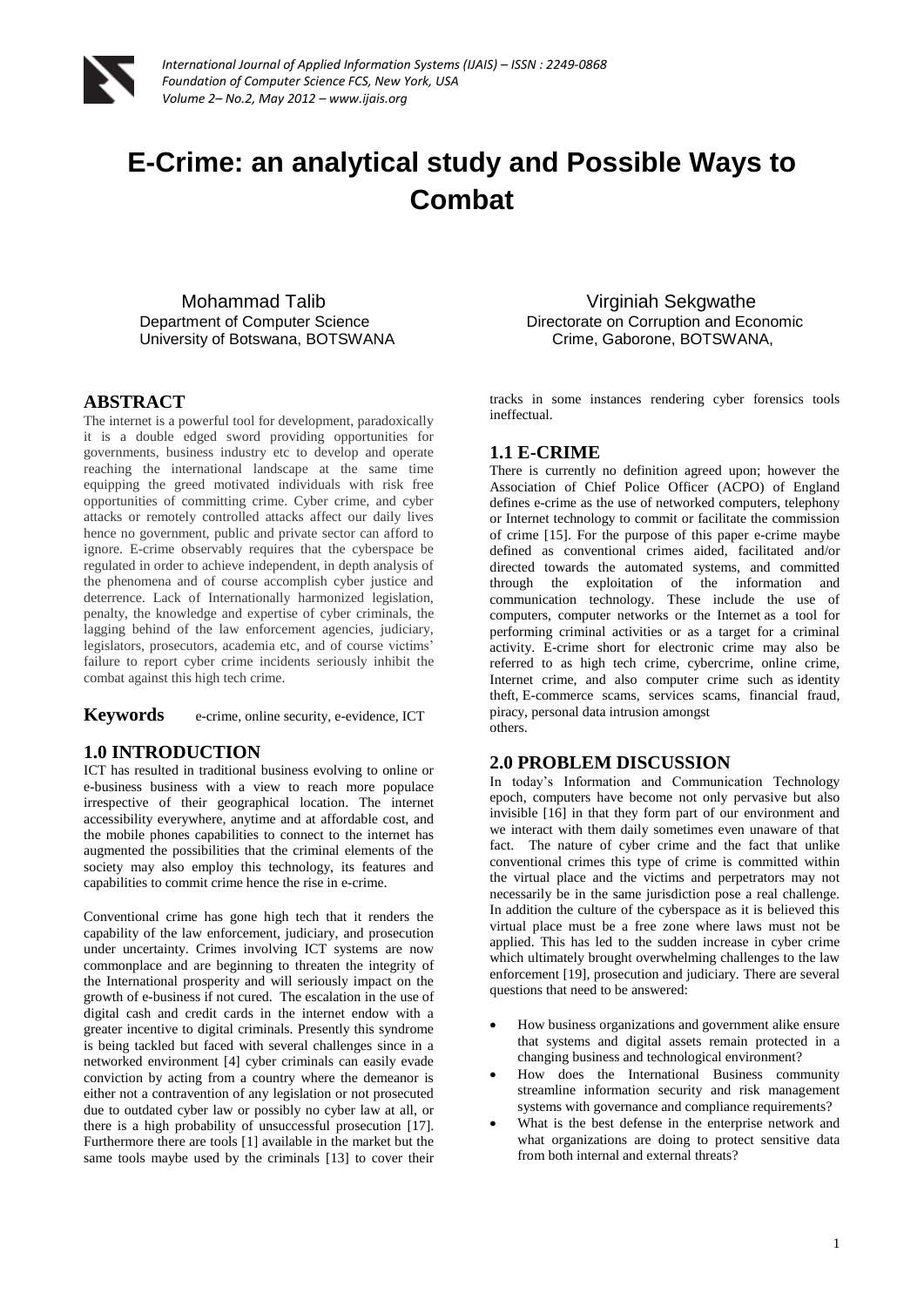

- How do the Financial Institutions and e-business protect against fraud in their respective business, online and mobile environment?
- How does international community address this syndrome effectively if there are no figures and where the figures are available does not capture all incidents to quantity the syndrome due to reluctance of organizations to report to relevant authorities?

#### **3.0 ANALYSIS OF SYNDROME**

This study found that not all countries have appropriate legal and regulatory frameworks to address this syndrome and its impact on the economy, national security and the populace. Furthermore there are no frameworks to address the general lack of cyber security awareness, evolving complexity of systems, increasing capacity and reach of ICT, an anonymity afforded by these technologies and the transnational nature of the communication networks. Cyber crime commands secure web sites, critical infrastructure and mandates that security must neither be an afterthought nor a problem left for ICT department to deal with rather government, business etc must consider security as part of the business planning, intelligence and strategy.

Traditional evidence in criminal cases has substance and shape and is tangible while e-evidence is latent hence making retrieval of such evidence burdensome. While cyber crime requires application of forensic techniques in data extraction for those investigating, prosecuting and those ultimately passing judgments in regard to disposition of offenders and the redress of offenders. The e-criminals are technologically advanced and the law enforcement have resorted to the aid of the forensic tools, though in most countries the academia, prosecution, judiciary and business have been left behind, consequently impeding on the success of this battle. On the other hand there is yet another challenge brought about by the e-criminals who always research current technologies and how they can use these technologies to make cash. This necessitates for the academia, prosecution, judiciary and business to fully understand the syndrome as needing partnership as such keep abreast with the cyber forensic tools, capabilities and limitations and of course research in ways to combat the syndrome.

The framework below (fig 1) depicts the characteristics of ecrime glimpsed through e-business as the study assumes that most of the vulnerabilities emanate from online business.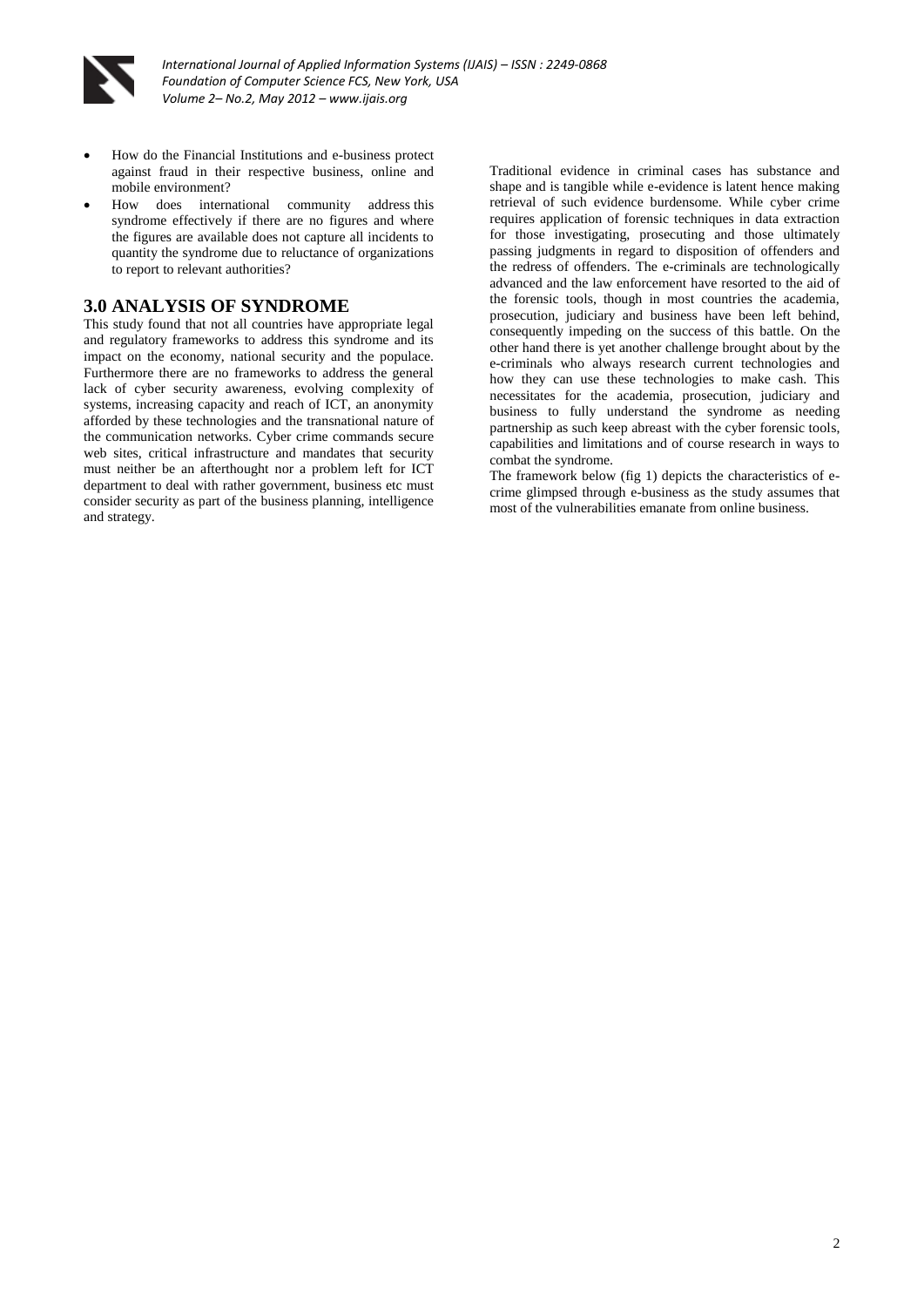

#### **Characteristics of e-business**





# **4.0 IMPACT OF CYBER CRIME**

The exact impact of cyber crime are often underestimated or unknown [2] hence the disastrous economic impact of these attacks are not well established. For instance the US Federal

Deposit Insurance Corporation reported in cybercrime trend news that, businesses lost \$120m in the third quarter of 2009 to phishing and Trojan-based online banking scams, and that small businesses lost \$25m as part of these scams [5].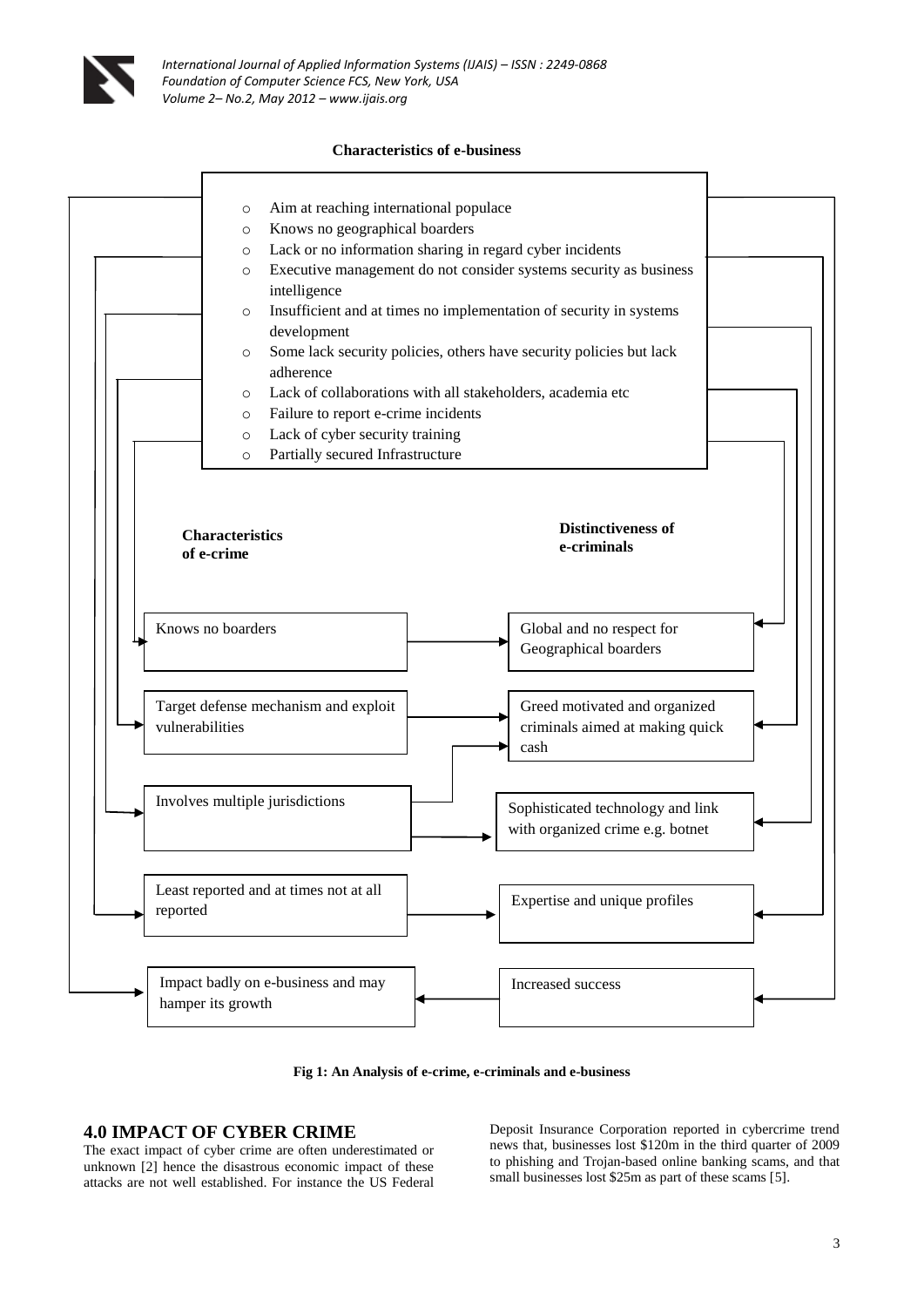

Cyber crime is categorically an economic crime for the purpose of this paper; hence the time has come for all countries to have compulsion to treat it as such, this phenomena prompted the United States Federal Bureau of Investigations (FBI) to make e-security or cyber security the third unit of its mission as noted by the Director Robert S Mueller that

"*The globalization of crime-whether terrorism, international trafficking of drugs, contraband, and people, or cyber crime – absolutely requires us to integrate law enforcements efforts across the world. And that means having our agents working directly with their counterparts overseas…[14]."*

With potentially significant new developments in technology suggesting that techniques such as phase-change storage [11], holographic storage [10] and use of molecular memory becoming future methods for data storage [3], more research is required in this area.

The sophistication and impact of this high tech and global crime explode rapidly and continuously thus frustrating the very efforts of network security defenses, business systems, home and mobile internet access.

#### **5.0 THE BOTSWANA SCENARIO**

Botswana experienced recorded and reported incident of this syndrome in 2000, when a Bank of Botswana employee electronically transferred over P2million to an account outside the country from the Bank he was employed in. The circumstances surrounding the case were that November 9, 2000, the accused Pula 560 210 and later Pula 1 126 166, the money being the property of Bank of Botswana [20]. The accused siphoned money from the Bank of Botswana to South Africa via electronic transfer system. An Accountant General Officer received a query from the police about the two payments made to two South African companies namely; Pacific Gull Traders and SBF General Supplies. The payments of Rand 984 850 and Rand 1 979 800 were unprocedurally prepared in one day, though a single day in legitimate payments is devoted to preparing one journal. The case was concluded in the Magistrate court and the accused sentenced with the application of penal code law.

The country back then did not have any cyber crime or computer related legislation in place, hence the law enforcement officers were left with no alternative but to use the penal code [7] despite the fact that technology aided the accused to commit fraud. A magistrate's court in Gaborone, Botswana sentenced the offender to six years imprisonment on each of the two counts of stealing money which came into his possession by virtue of his employment [11], and sentences were to run concurrently, while two years of each sentence were suspended for three years on condition accused did not commit a similar offence. The accused appealed the sentence and the case was adjudicated by the High Court of Botswana [8]. Judge dismissed defense submission that his client had reasonable prospects of success on appeal. The defense argued that the accused exercised his constitutional right to remain silence and not to call any witnesses during his trial, thus leaving the state's claims unchallenged.

Botswana with an attempt to cure this syndrome formulated the law and an act known as Cyber Crime and Computer Related Crimes Act, 2007 No. 22 of 2007 [6] was passed, in order to discontinue the traditional use of the penal code of Botswana in addressing the high tech crimes. This piece of legislation [3] addresses most of the e-crimes but has not yet kept pace with the ever changing technology, as it does not include some of the contemporary e-crimes, for instance theft of a modem or dongle that is used to connect to the internet and provided to clients by most of the local service providers though not adequately secured by these Internet Service Providers (ISP) will obviously revert the local law enforcement to the traditional penal code, furthermore there is nowhere in this Act, no section whatsoever that criminalizes the cloning of Subscriber Identification Module (SIM).

#### **6.0 RECOMMENDED FEASIBLE CURE**

#### **6.1 Integrating Security in Systems Design and Development**

The most important point is to build security into the web application at the design stage itself, an assessment of employment of Intrusion Detection System, system audit etc. In fact, one of the key activities during the design phase should be a detailed risk assessment exercise whereby key information assets are identified and all possible vulnerabilities mitigated and addressed.

### **6.2 Mandatory Reporting Internationally**

*"When you can measure what you are speaking about, and express it in numbers, you know something about it; but when you cannot express it in numbers your knowledge is of meager and unsatisfactory kind; it may be the beginning of knowledge, but you have scarcely advanced to the stage of science"* **– Lord Kevin** [12].

The cure of this syndrome may not be found until and unless the statistics, nature and extent of the syndrome are well understood and documented. This therefore necessitate that there be an internationally amalgamated legislation obligating that all individuals, organizations including governments must report all forms of e-crime, and that failure to report constitute a stiff penalty on the concerned organization. Even so this must come with some form of protection against the victim (attacked organization, individuals etc) to guard against revealing vulnerabilities and inducing further attacks and of course credibility and loss of business.

# **6.3 Cyber Security Readiness**

This will include formulation of a program to sensitize the populace on the benefits and dangers of the internet and how online users as this include children who are minors and needing supervision either online or otherwise. Training program relevant to each level of online users has been developed by developed countries whilst in developing countries this is either inadequate or utterly unavailable. In 2011, Norton reported that the top e-crime threat require the interaction of the internet user [9] includes, social media identity theft, smart phone and tablet hacking, trending topics, shortened web address and pharming. The success factors of a formal and interactive public cyber security training programs has been done by Albrechtsen [2], and their findings were that the success rate of this program is higher compared to other training mechanisms such as posters and presentations.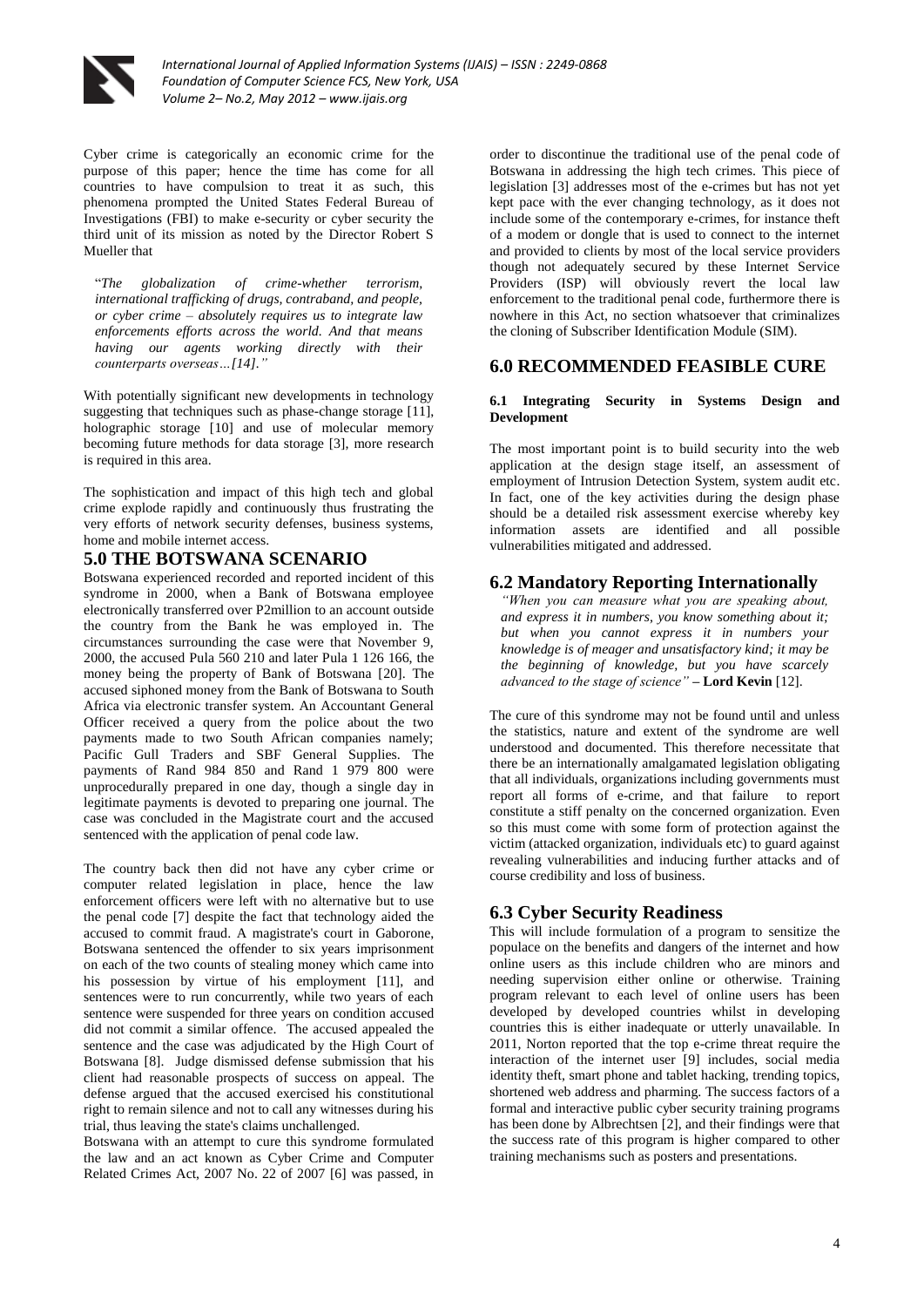

*International Journal of Applied Information Systems (IJAIS) – ISSN : 2249-0868 Foundation of Computer Science FCS, New York, USA Volume 2– No.2, May 2012 – www.ijais.org*

In addition the national and international priorities, guiding doctrine, directing criteria, functional arms has to exemplify harmony of views in what we may term public private partnership (PPP). Cyber security readiness may include use of international conferences devoted to discussion of the real nature and extent of this international problem, prevention and the substantive legislation. This type of conference as it is evident that some countries already established this may bring together experts in different fields hence the role of the academia, law enforcement, legal, judiciary, prosecution, telecommunications industry, internet service providers, designers and manufacturers of both the computer hardware and software may have joint efforts in preparing for the cyber security readiness.

## **6.4 Implementation of Analysis of Intrusions**

The implementation by Governments and the International community at large irrespective of their business orientation and industry specialty of performing analysis which will be enhanced earlier detection of intrusion and response to such incidents, let alone reporting to relevant authorities including the law enforcement agencies. The model in fig 2 depicts intrusion detection and analysis which employs data mining in order to protect the integrity of systems and the critical infrastructure.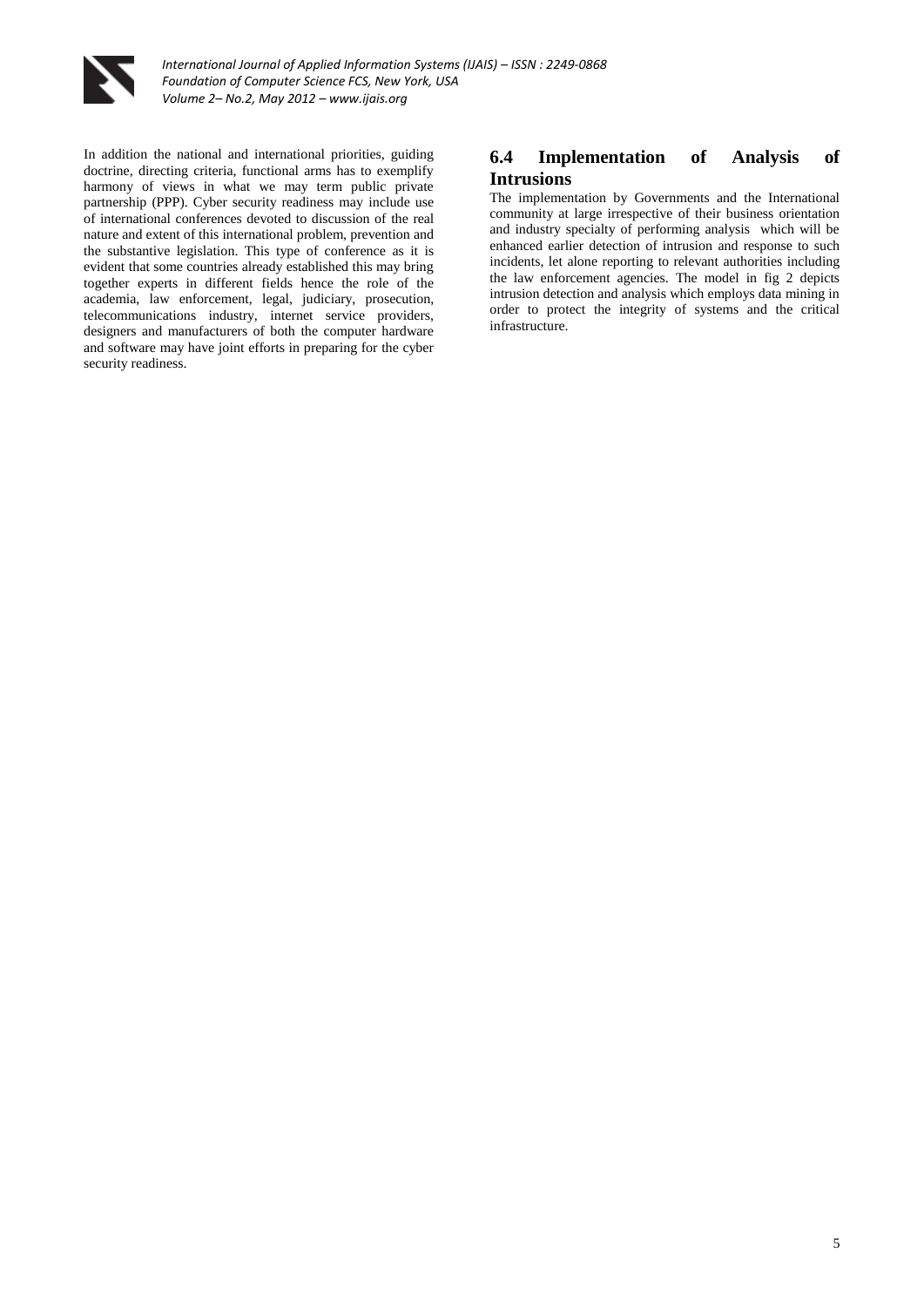

**Fig 2: Proposed Intrusion Detection System and Intrusion Analysis model**

**6.5 Formulation of Security Policies and Monitored Adherence**

In order to win the battle against curing the syndrome, organization need to understand the importance of policy formulation and monitored adherence, as a policy without proper implementation and adherence is the same as no policy at all.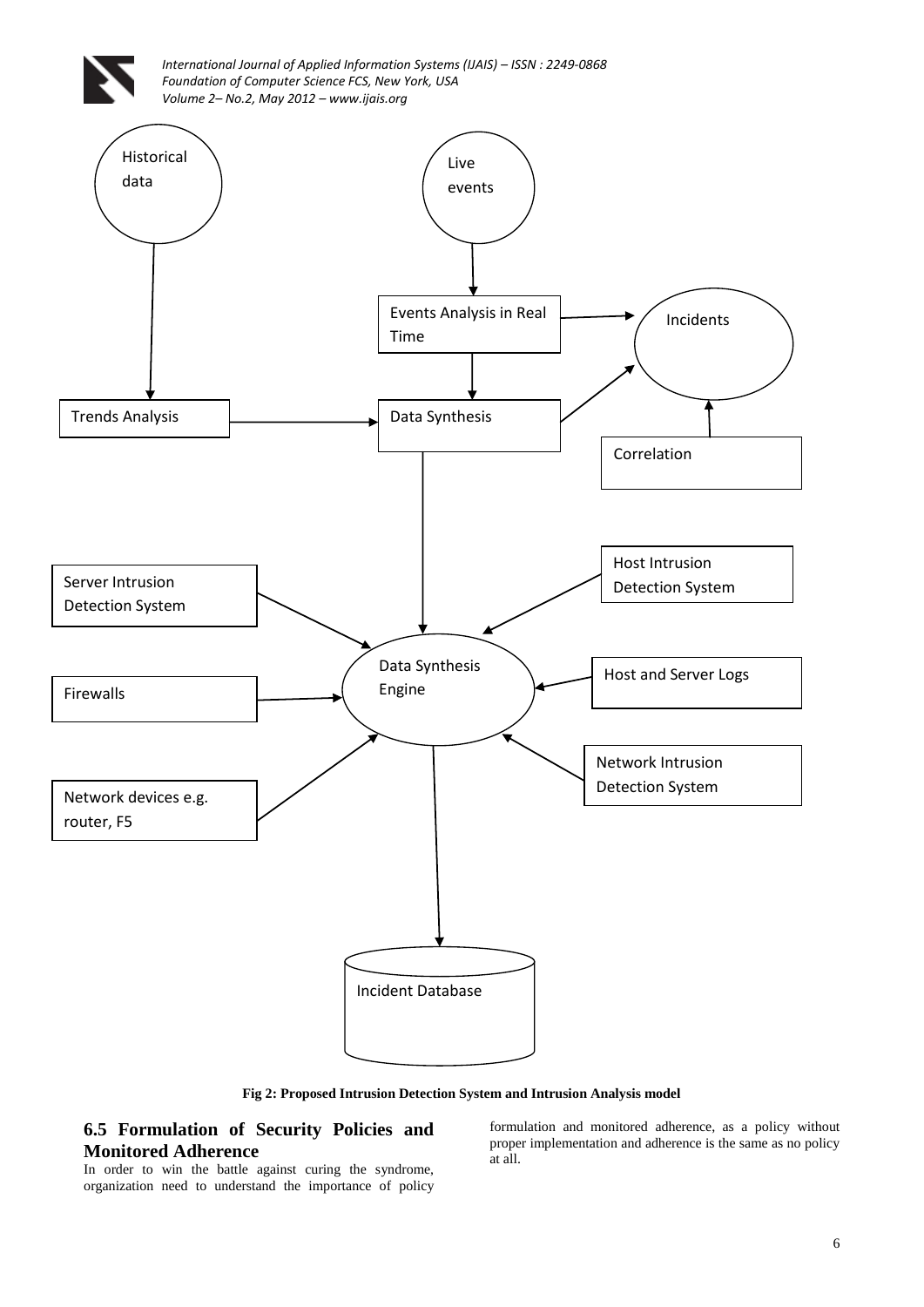

# **6.6 Embed Security into Business Decision Making Process**

The Executives throughout the world must ensure that cyber defense program that weaves preventative and detection measures including disaster recovery is implanted in the fabric of their daily operations and decision making.

# **6.7 Transfer Risk**

Governments, financial institutions, e-business must assess risks and engage insurance policies to guard against loss, some insurance companies already has electronic crime risk or cyber risk policies.

### **6.8 Research and Development**

Time has come for governments, industry, business and of course the academia to have joint efforts in researching on criminal behavior, monitoring and evaluation of implemented security systems, and coming up the best feasible solutions. This research will assist in addressing the challenges posed by the scale and volume of e-crime the technical complexity of identifying perpetrators and of course the understanding of the reality, nature and extent of the syndrome.

#### **6.9 Cyber Security Education Internationally**

This will assist in the prevention of e-crimes since online surfers will be well informed to make decision to surf the internet safely, also legitimate consumers will not become unwitting accomplices.

### **6.10 Impose Harmonized Stiffer Penalties**

Forfeiture of all proceeds and suspected proceeds of crimes if instituted as part of the penalty since it removes unlawfully accumulated asserts from circulation at the same time stripping the offender of the status [18] thus tasting their own medicine. Young [18] further state that taking the instrumentalities of crime out of circulation, obtaining funds [21] for restitution, taking profit out of crime and achieving some measure of deterrence all constitute remedial aspects of forfeiture it cannot be denied that depriving a wrongdoer of the trappings of an expensive lifestyle or the items that gave him the influence, stature or resources to commit a criminal act in certain circumstances can serve as a form of punishment or retribution exacted by the criminal system.

### **7.0 CONCLUSION**

Technology, legislation, secure infrastructure and cyber security awareness cannot afford the cyberspace security, encompassed with comprehensive understanding and willingness of online users to demonstrate knowledgeable and secure online behavior need be overemphasized, including the international cooperation of all concerned (academia, judiciary, law enforcement financial institutions etc). Protecting Cyber Space is an International concern and governments alike recognize the criticality to the economic and national security of protecting the infrastructure which ultimately translate into protection of the cyberspace conversely there are quite a few regulations of the cyber space. This calls for a forum to address laws in the International legislation for tracking cyber criminals outside the boarders, sharing of information and of course collaboration on incident response. If there is no deterrence, e-crime may continue to amplify thus hurting even the innocent children, the economy as online consumers will definitely lose confidence and trust in e-transactions and ebusiness, which is currently the backbone of International Business.

### **7. REFERENCES**

- [1] Amol Vyavhare, Cyber Forensic tools http://www.articleswave.com/computerarticles/topcyber-forensic-tools.html last accessed on 02/11/2009
- [2] Brian Stanford et. Al., Challenges and achievements in ebusiness and e-work, google books, 2002
- [3] Bullis K (2007), Ultradense Molecular Memory, MIT Technology Review http://www.technologyreview.com/Nanotech/18100/ available from last accessed  $10^{th}$  March 2011
- [4] Computer Forensics, Cybercrime and Steganography http://www.forensics.nl/links/ Accessed 02/11/2009
- [5] Cyber crime losses almost doubled, available from http://www.theregister.co.uk/2010/03/15/cybercrime\_co mplaint\_surge/ last accessed on 30/02/2011
- [6] Cyber Crimes and Computer related Crimes Act, of Botswana, 2007, available from http://www.itu.int/ITU-D/projects/ITU\_EC\_ACP/hipssa/Activities/SA/docs/SA-1\_Legislations/Botswana/CYBERCRIMES.pdf last accessed 20/03/2012
- [7] Fombard CM and Quansah EK, The Botswana Legal System, LexisNexis Interpak Books, Pietermaritzburg, 2008
- [8] High Court throws out former BOB employee's bail bid, Botswana Daily News dated 9<sup>th</sup> June, 2003 available from last accessed 10<sup>th</sup> March 2012
- [9] IOLScitech 2011, Top five cyber threats facing consumers, available from http://www.iol.coza/scitech/technology/security/top-fivecyberthreats-facing-consumers-1.1009335 last accessed on 22/04/2011
- [10] Knight W, (2005), Holographic Memory Discs May Put DVDs to shame, NewScietist.com, available from http://www.newscientist.com/article.ns?id=dn8370 last accessed  $10^{th}$  March 2012
- [11] Lai, S, Current status of the Phase Change Memory and its Future, available from http://www.intel.com/research/documents/Stefan-IEDM-1203-PAPER.PDF last accessed 12/03/2011
- [12] Lecture on "Electrical Units of Measurement" (3 May 1883), published in *Popular Lectures* Vol. I, p. 73; quoted in *Encyclopaedia of Occupational Health and Safety* (1998) by Jeanne Mager Stellman, p. 1992 available from http://zapatopi.net/kevin/quotes/ and http://en.wikiquote.org/wiki/William\_Thomson last accessed on 23/02/2011